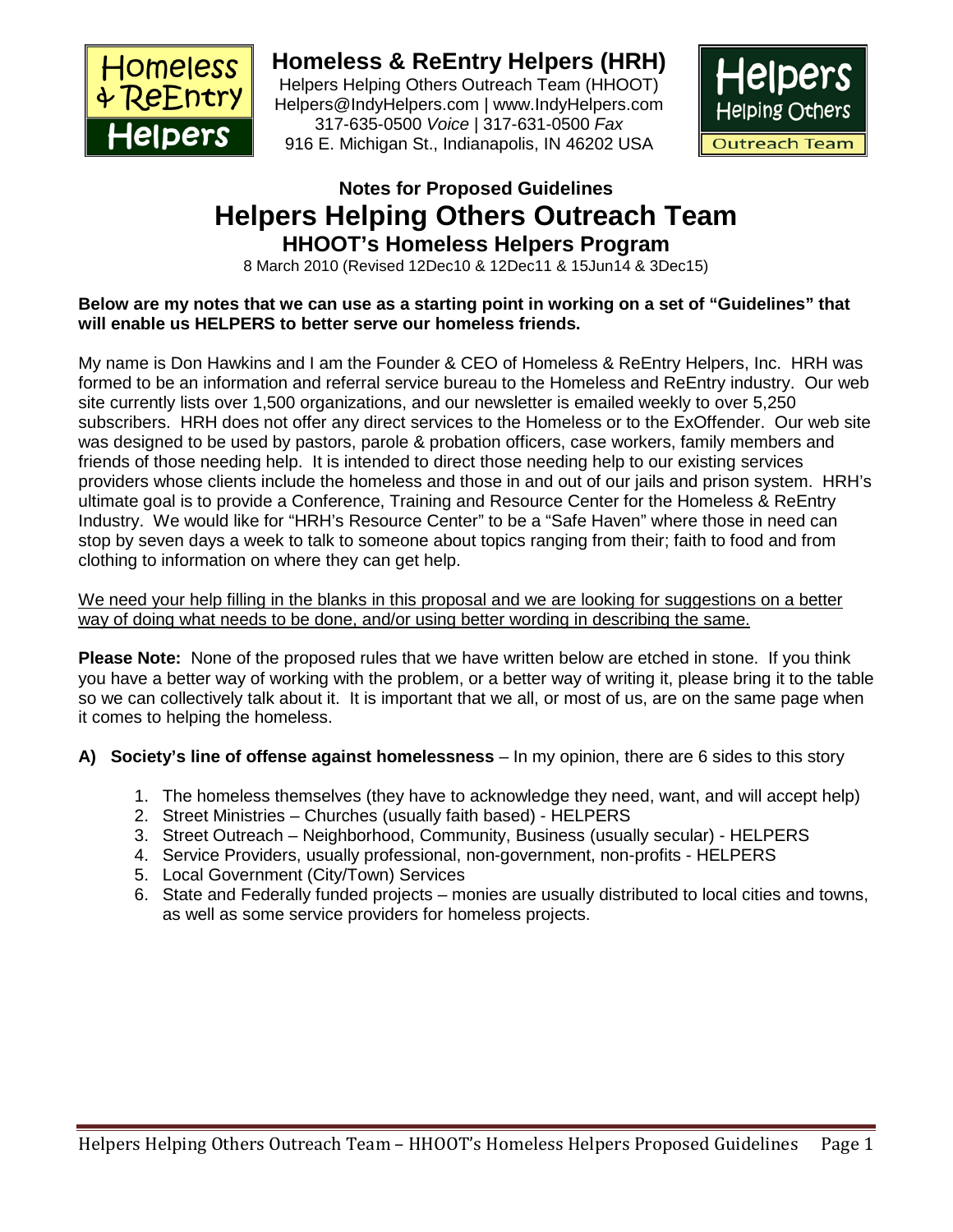#### **B) City, State and Federal officials/agencies, along with local Service Providers that HHOOT needs to work with to achieve its goals:**

(Organizations, names, and titles are not complete and out of date, will be updated later)

- 1. City of Indianapolis
	- a. Director of Public Safety
	- b. Deputy Mayor
	- c. Director of the Mayor's Front Porch (faith based) Alliance
	- d. Directory of ReEntry
	- e. **Robert Hipple**, Sgt., IMPD
	- f. **McPherson**, Sgt., IMPD
	- g. Faith Based Coordinator for the M/C Prosecutor's Office
- 2. Coalition for Homelessness Intervention and Prevention (CHIP)
	- a. Executive Director
	- b. Associate Program Director
	- c. Community Relations
- 3. Homeless Initiative Program (HIP)
	- a. Director
	- b. Outreach Coordinator
	- c. Community Team Leader
	- d. Outreach Coordinator
- 4. Wheeler Mission Ministries
	- a. President & CEO
	- b. Chief Development Officer
	- c. Chief Program Officer
	- d. Director of Shelter Services
	- e. Community Affairs
- 5. Horizon House
	- a. Executive Director
	- b. Director of Program Services
	- c. Client Services Coordinator
	- d. Outreach Coordinator
- 6. Church Federation of Indianapolis
	- a. Executive Director of Indy Faith
- 7. State of Indiana
	- a. Executive Director of the Governor's Office of Faith-Based and Community Initiatives
- 8. Federal Government

a.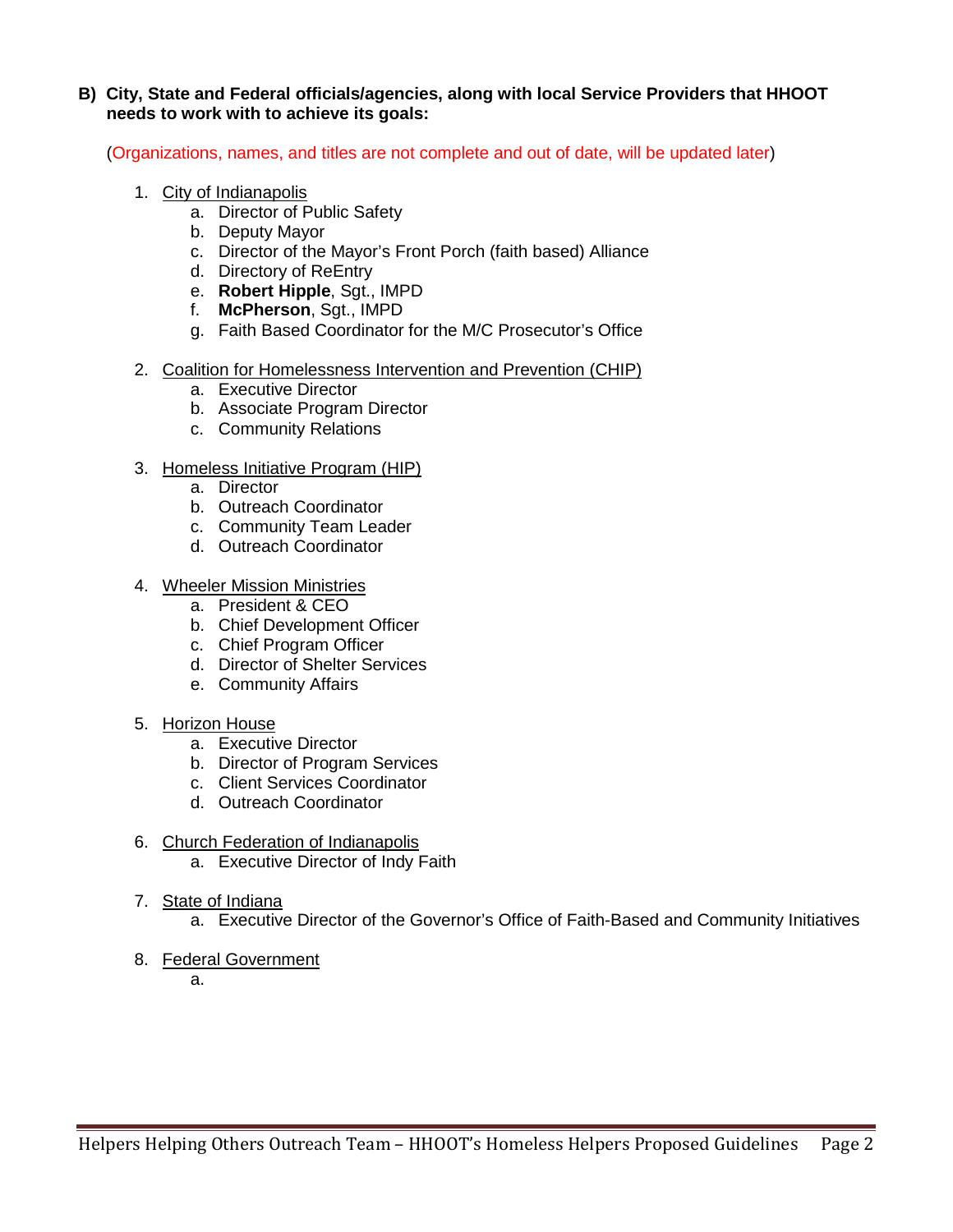#### **C) Who needs to be informed, trained and/or educated on HHOOT's guidelines?**

- 1. Street Outreach (Paid Professionals) Service Providers/Volunteers/HELPERS
- 2. Street Ministries (Non-Paid Faith Based) Volunteers/HELPERS
- 3. Other Community Based Street HELPERS
- 4. Police Officers that deal with the homeless
- 5. The leaders of any of the homeless/street groups/camps (if possible)

6.

#### **D) How do we begin?**

- 1. I have asked the following persons to serve in the following capacity until further notice.
	- a.
	- b.
	- c.
	- d.
	- e.
- 2. We need to form an "**Executive (Steering) Committee**" (xxx will be the Chairperson) that will meet on a regular basis before each "HELPERS" meeting. This committee will be made up of the above four Directors and a select group of existing street outreach and street ministry organization heads. The selection of the additional committee members will be selected after we are better organized and we have gotten a chance to know each other better, and learn what we have to offer each other.
- 3. We need to form a "**Helping the Homeless Committee**" (xxx will be the Chairperson) to document where the homeless can be found. This committee will also us direct and better coordinate Our HELPERS and the locations they serve.
- 4. We need to form a "**Organize Our HELPERS (Volunteers) Committee**" (xxx will be the Chairperson) to document who our HELPERS are, and what they want to do, and how often
- 5. We need to form a "**Service Providers Selection Committee**" (xxx will be the Chairperson) to decide what services need to be incorporated into our training standards that will eventually be used as the guidelines for all of the HELPERS to better serve the homeless
- 6. We need to determine what service providers have extra food, clothing, and personal hygiene items that can be distributed by other HELPERS
- 7. We need to continue meeting on a regular basis until the above items have been completed; then at least twice per month thereafter.
- 8. Start a "Bulletin Board" and/or calendar email system that will allow us to keep up with and communicate with each other on how we can share our time and resources with each other
- 9. Start a weekly Email Newsletter on what we are, who we are, and what we are doing to make things better for the homeless that will be distributed to our members.

10.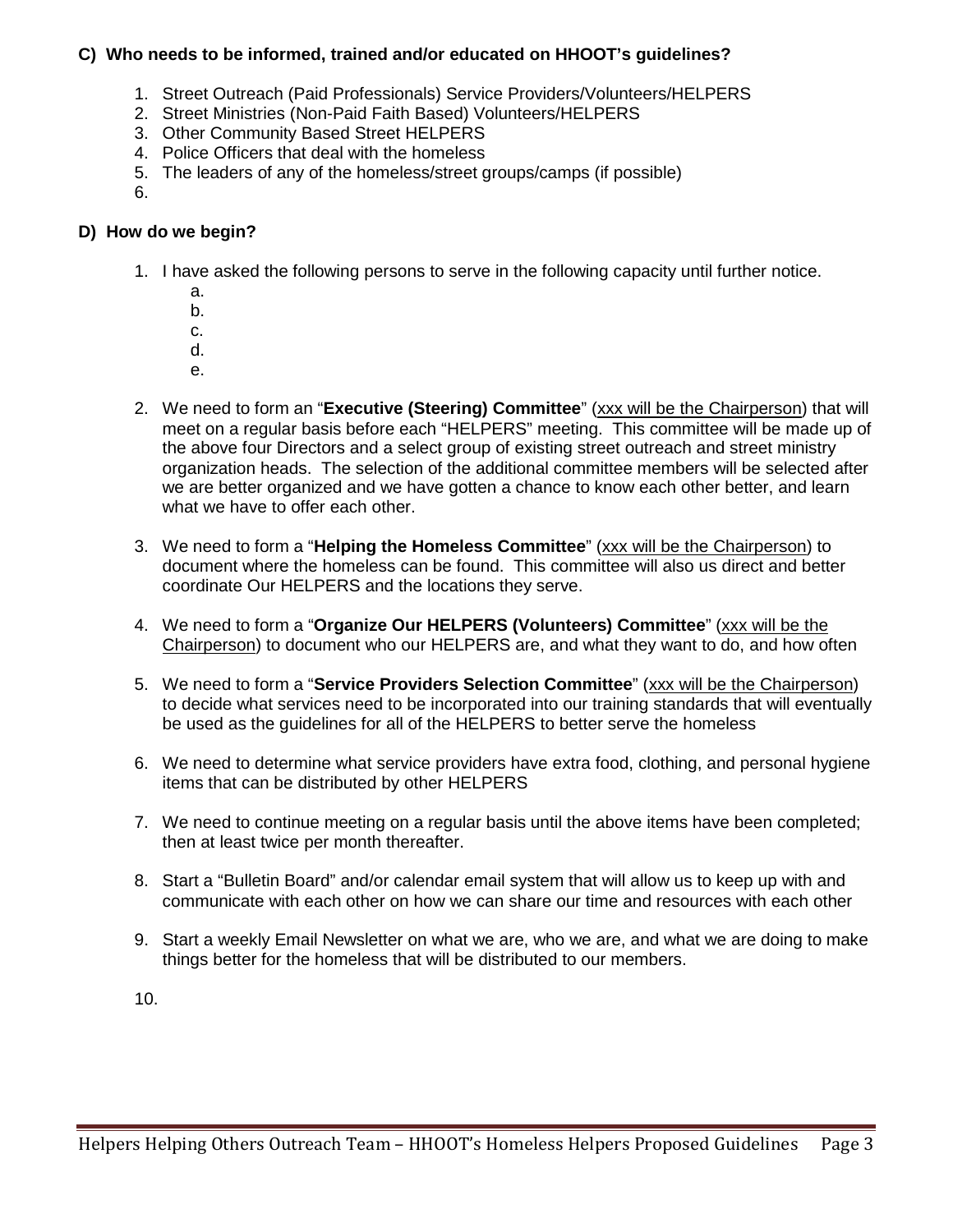# **E) We need to:**

- 1. Identify where all the homeless are currently living, and how many are at each location. In order to better serve them and their location, we need to try and identify: race, sex, age, those with children, veterans, those on drugs or alcohol, those with mental health problems, etc.
	- a. Draw up a map using existing Counties, Townships, Districts, etc.
	- b. Divide the city into homeless territories so that we can direct and/or redirect our HELPERS to help all of the homeless in those areas
		- a) Currently, there are some areas that have too many HELPERS, and some areas that do not have enough HELPERS
	- c.
- 2. Identify where the street ministries are currently serving the homeless
	- a. What day(s) and time
	- b. What they serve
	- c. What they do
	- d. Would they be willing to share their experiences and talents?
	- e. Would they be willing to move or take over another location?
	- f. Would they be willing to join an information network for the homeless?
	- g. Would they be willing to starting working together as a group toward one goal?
	- h.
- 3. Identify the service providers that are currently helping the homeless
	- a. Identify what services they currently offer
	- b. Where do they offer them from: their offices, the streets, or both?
	- c. When do they offer them: the times & days of the week
	- d.
- 4. Address any conflicts or issues that need to be resolved such as: awareness, education, opportunities to partner, and helping people to get organized, etc.
	- a. Avoid having their actions result in bad or unintended consequences
	- b.
- 5. Identify the service providers that should be helping the homeless but are not
	- a. Identify what services are needed by the homeless but not yet available
	- b.
- **F) Service providers that use a case worker system should be able to help the homeless obtain most if not all of the below items.** I am a big believer that anyone needing help should use more than one service provider for his or her needs. I have found that most service providers are better at some things than others. No one service provider can do it all even though they sometimes say they can. You may have to shop around for other service providers to achieve your goals.

#### **1. Information on where to get goods and services:**

- a. HRH's web site thru friends, case workers, parole or probation officers, pastors, etc.
- b. CHIP's Handbook of Help for the Homeless
- c. Connect2Help's 2-1-1 24/7 call center
- d. MCCOY's EASY Book for Kids
- e. CICOA's Hand Book for Seniors
- f. Mayor's ReEntry Resource Book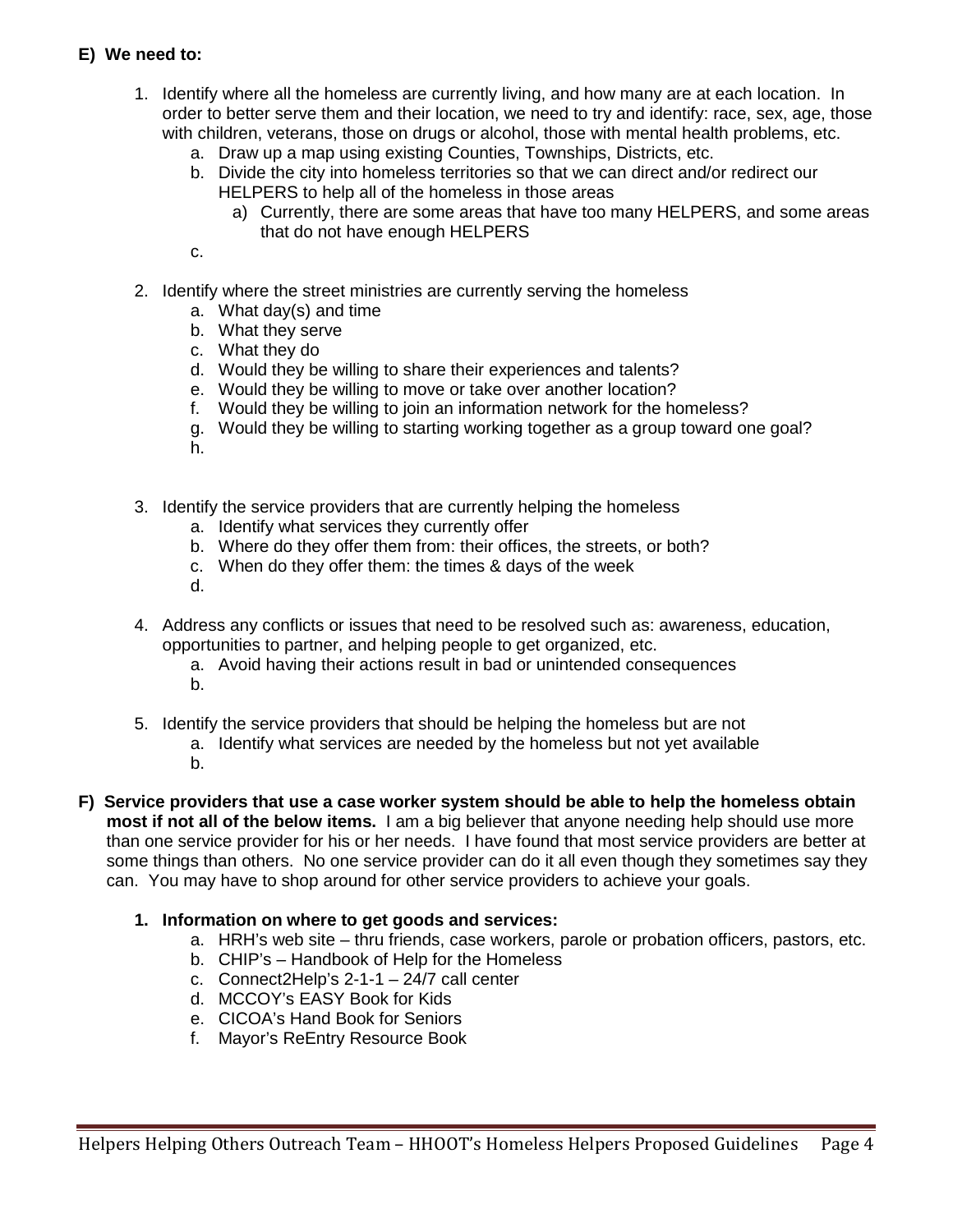- **2. Jobs:**
	- a. Additional Training
	- b. Resume Preparation
	- c. Search learn how to
	- d. Placement
	- e. Full Time
	- f. Part Time
	- g.

# **3. Housing:**

- a. Transitional housing
- b. Homes for rent
- c. Apartments for rent
- d. Shelters
- e. Supportive housing

f.

# **4. Transportation:**

- a. Bus passes
- b. Used Autos
- c. Gas money
- d. Share ride programs

e.

#### **5. Treatment for:**

- a. Addictions
- b. Substance Abuse (drugs & alcohol)
- c. Mental Health
- d. Anger management
- e. HIV/AIDS
- f. Medical problems
- g.

# **6. Basis needs stuff, like:**

- a. Food
- b. Clothes
- c. Hygiene items
- d. Cell phone (for job hunting)
- e. Email account (for job hunting)
- f.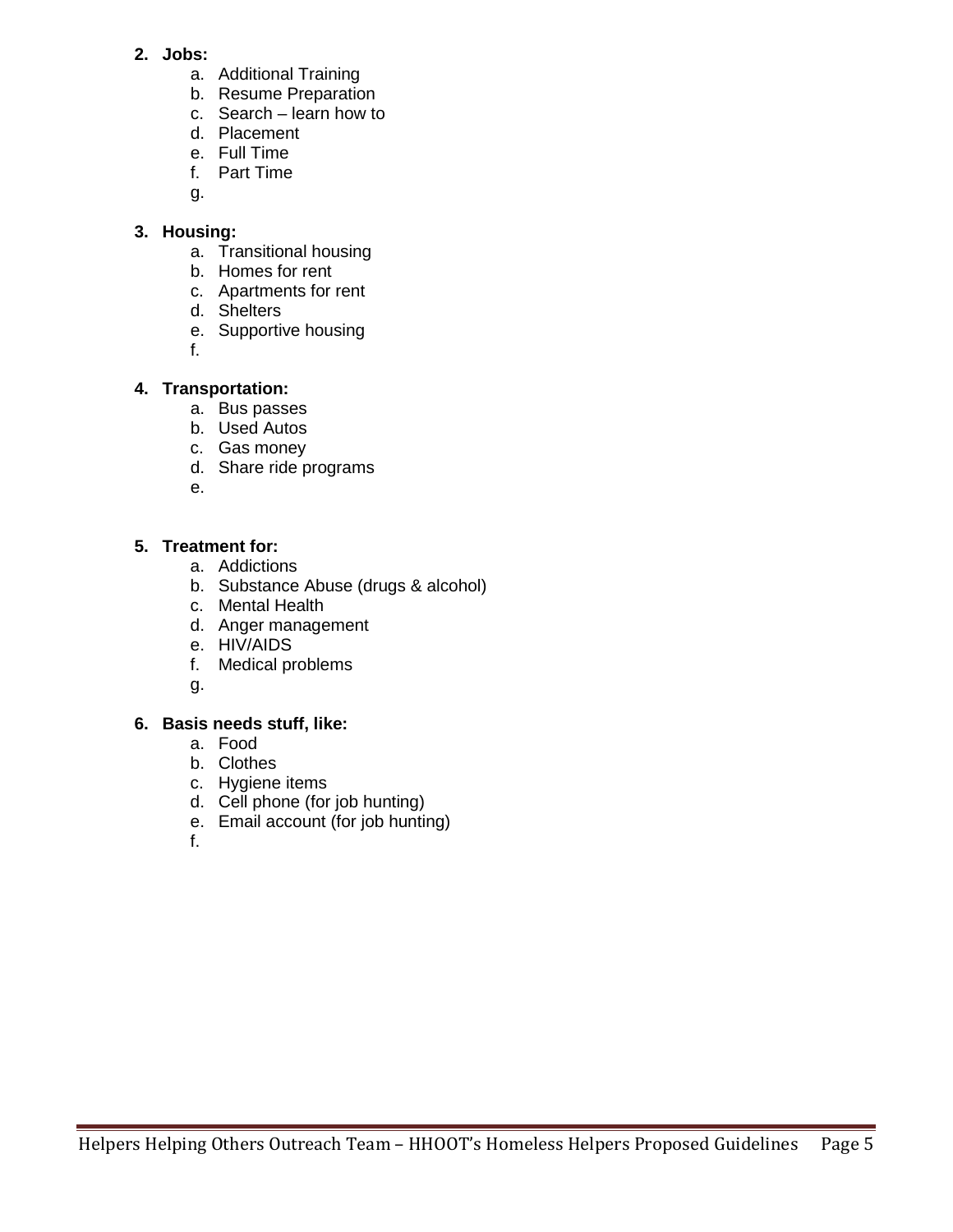# **G) Proposed Guidelines for Our HELPERS working with the homeless:**

# **1. Suggested – That you "Can or Should Do":**

- 1. Give them your time and tell them Jesus loves them and so do you a. If you are Christian
- 2. Always show patience, kindness, and especially respect. Remember they may have lost their home but they did not lose their dignity
- 3. Always try to talk them into going to a safer location, such as shelters, friends, family, etc.
- 4. Advise them on the hazards on living on the street; bodily harm, health, weather, harassment, etc.
- 5. Always have plenty of good, heavy duty trash bags (don't buy the cheap ones, they burst) with you at all times. Ask if there is any one person "in charge" or a person that keeps that location "picked up" and make sure they have extra trash bags. We know they use trash bags to store their stuff in but we would rather have them store their stuff in trash bags than have it blown or scattered all over that area.
- 6. If you are part of a "group feeding", make sure you always take your trash with you, and always leave the areas cleaner than when you first started
- 7. Always try to do a group feeding at a central location, church, community center, community park, downtown parks, etc.
- 8. Always encourage them to keep their areas neat, clean, and picked up at all times, if possible, considering their circumstances. They need to know that if the area they are living in is full of trash that is blowing up and down the streets, that is when the neighbors and the business owners start calling the police and the Mayor's office.
- 9. Always carry your personal ID with you at all times
- 10. Always leave your money and your purse or wallet (if you carry one) in your car
- 11. Always carry your cell phone for emergencies
- 12. Always take some type of hand sanitizer with you at all times, or at least leave some in the car that you can use when you get back to the car. As a safety and sanitation precaution, you should use it as often as you can.
- 13.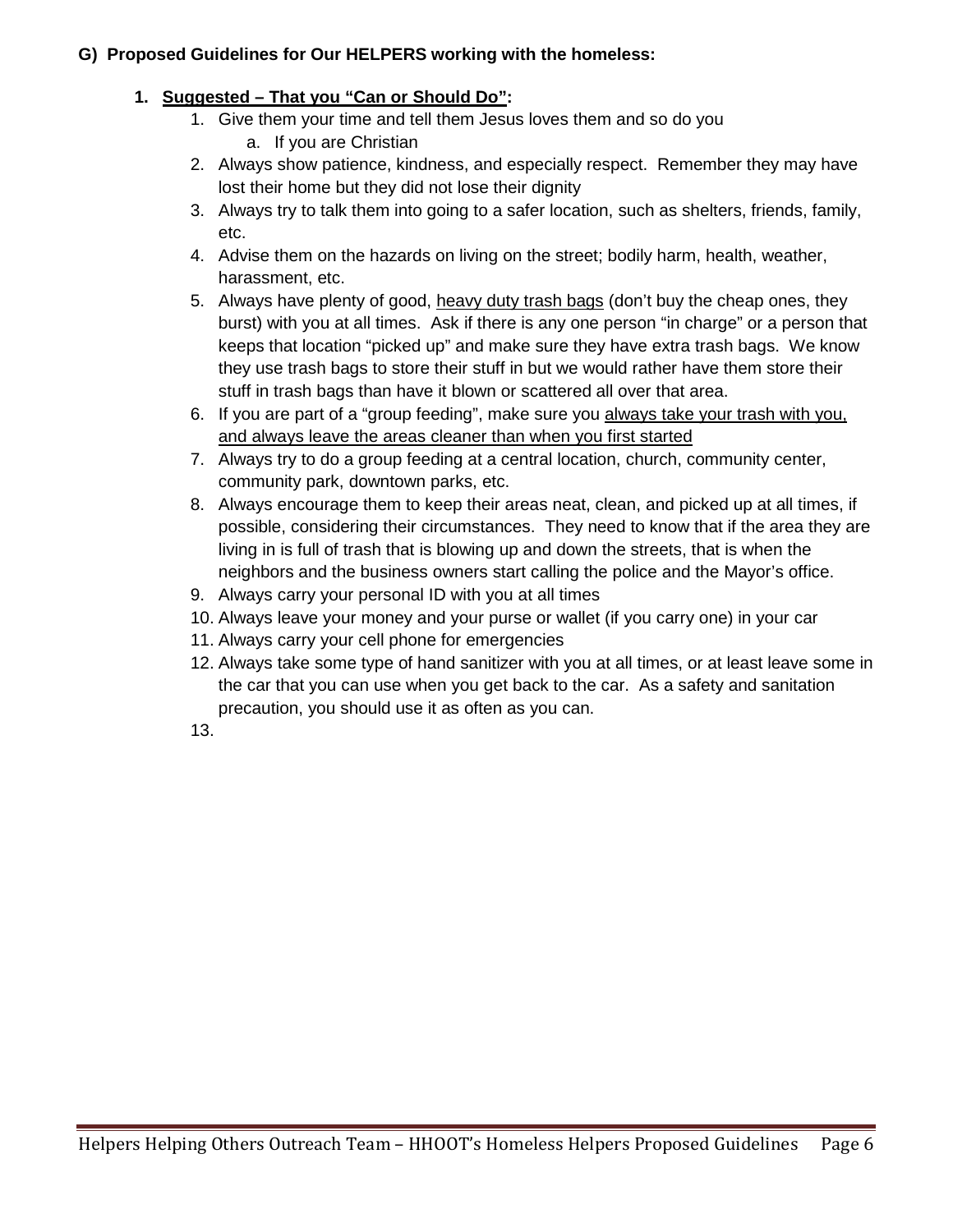# **2. Suggested on things you "Can Not or Should Not Do":**

- 1. Never, never, never "go out" by yourself
	- a. Try to keep into groups of two, three or more, if possible
	- b. Never let yourself be separated from your group for any reason
- 2. Female HELPERS Never take anyone, anywhere, by yourself
- 3. Male HELPERS Never take a female homeless person anywhere in your car alone
- 4. Never do door-to-door group feedings (set up tables where they live). Please try not to do a group feeding at a location where several homeless are living. Neighborhood associations do not like it and it is bound to cause problems that will eventually get the homeless kicked out of that area or neighborhood. You may start out feeding just the people at that location, but in time, others will start visiting that location. That's when things start getting out of hand and neighbors and business owners will start complaining.
- 5. Never take your children with you to where the homeless live. Several of the homeless are registered or non-registered sex offenders and some are prone to violence. Remember some of them, but not all of them, are constantly using drugs or alcohol. DON'T TAKE CHANCES. Please leave your children at home.
- 6. Never wear or display expensive jewelry
- 7. Never flash the amount of cash you have with you
- 8. Do not smoke or take medications around the homeless. They will ask you for one of whatever you are smoking or taking.
- 9.

**Please note:** There is such a thing as getting too personal or too comfortable with a homeless person to the point that you may let your guard down. An example is when you think you are just going to visit someone for a specific purpose, and they are not there for some reason. You may be confronted by another homeless person in that same area that does not know you as a friend to the homeless. That person may not be as friendly toward you as the person you are looking for. To them, you are now intruding into "their territory", or invading what they consider "their space". Unpredictability can be a disaster when dealing with the homeless, so never go out alone and always be prepared.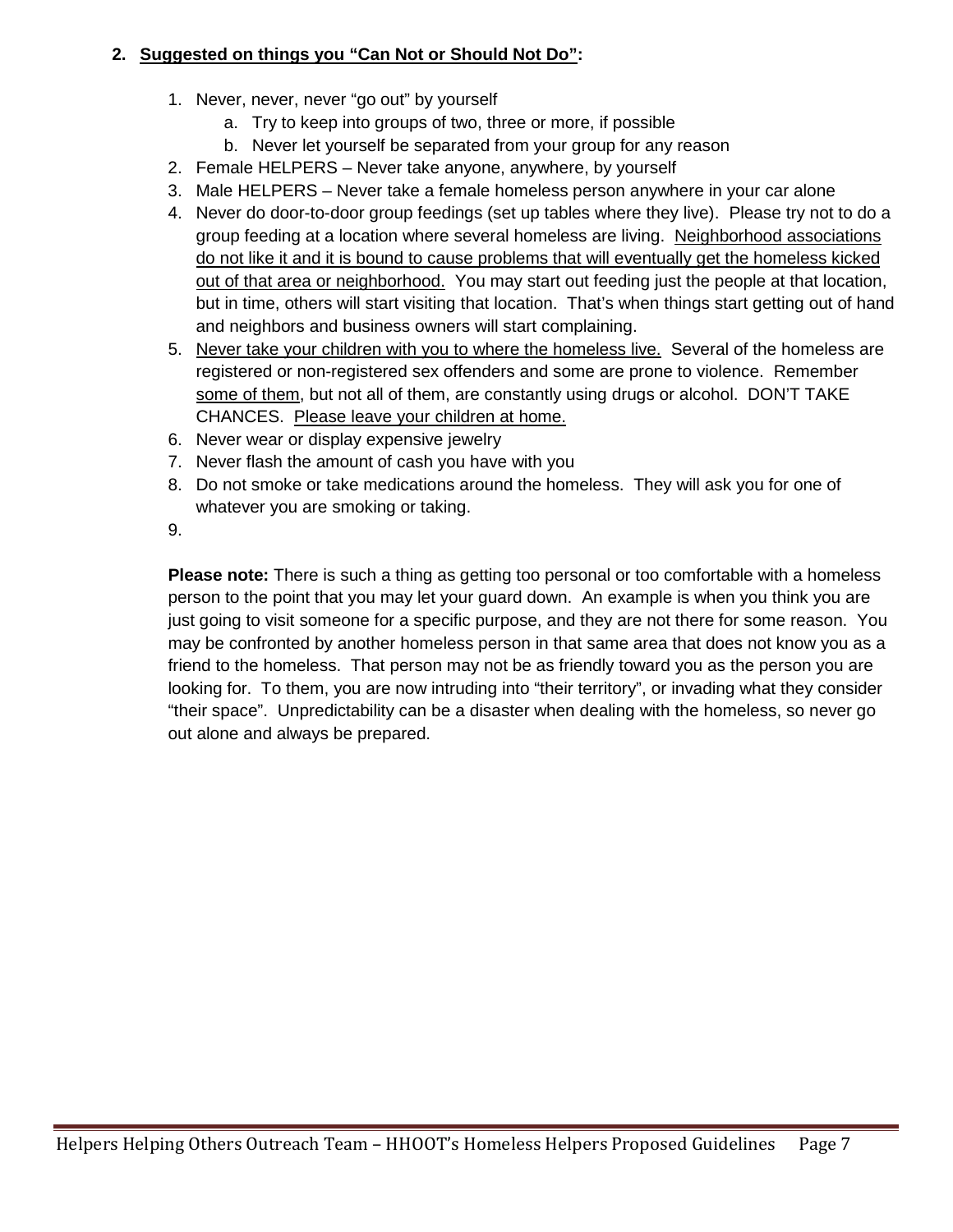### **3. DO GIVE the homeless:**

- 1. Information on where they can get goods and services they may need
	- a. CHIP's Handbook of Help
	- b. Information on Connect2Help and 2-1-1 as well as 9-1-1 for emergencies
	- c. HRH's Brochure or HRH's Flyer / Poster
	- d. Other information on where they can get shelter, food, and clothing
	- e. Bibles and religious materials
	- f. Other service providers' brochures that you deem necessary for that particular individual
- 2. Food (hot meals from a central location only)
- 3. Food (from a fast food place)
- 4. Food (sandwiches, packaged or canned with pop-tops most don't have can openers)
- 5. Food (unopened nutritious snacks)
- 6. Food (junk chips, candy, cookies, etc. can do, but not preferred)
- 7. Water or juices in plastic bottles or cans No glass containers, please
- 8. Clothing (pants (long or short) & shirts)
- 9. Underwear (socks, shorts & T-shirts)
- 10. Insulated underwear in the winter
- 11. Sleepwear or pajama type clothing
- 12. Coats, Jackets & sweatshirts (with or without a hood)
- 13. Hats, scarfs
- 14. Backpacks or duffel bags
- 15. Shoes, boots & belts
- 16. Self-heating gloves, pads, etc.
- 17. Bedding items warm blankets & sleeping bags
- 18. Cigarettes and Tobacco (not recommended)
	- a. If you give in and do give them tobacco and/or cigarettes, do not give them very much at one time. Sometimes they sell or trade them for illegal drugs or alcohol and sometimes that makes them a target for thieves that need and want cigarettes
- 19. Trash bags w/ties Please do not buy the cheap, thin trash bags. They burst easily and sometimes cause more problems than they are worth. Please get the good ones with the ties build in.
- 20. Flashlight & batteries
- 21. Newspapers, Books & magazines
- 22. Writing paper or notebooks, pens & pencils
- 23. Coupons for food and clothing. Examples: Goodwill coupons for clothes, and fast food coupons for food
- 24.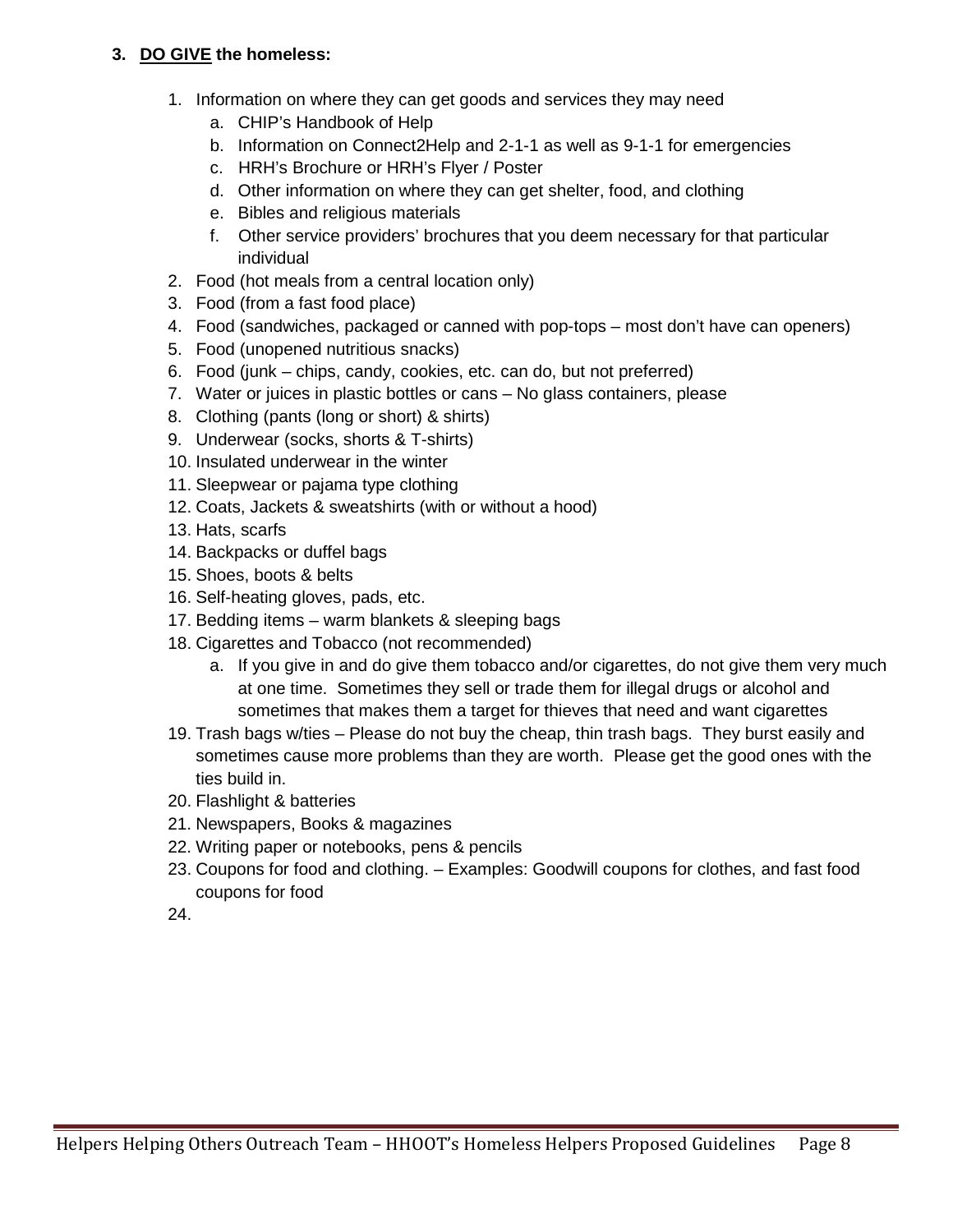#### **DO NOT GIVE the homeless:**

- 1. Your personal contact information such as your home address or your home phone number – Cell phone numbers and your business phone numbers are usually ok
- 2. Door to door service when giving to several people at one time, try to get them to go to a central location that is safe for all sides.
- 3. Money/Cash (unless you take them to dispense with it yourself such as a fast food place, Goodwill, etc.
	- a. Especially do not give money to "Panhandlers" because most of them are not homeless. CHIP has an excellent program if you want to just give your money or regular credit card donations to the homeless
- 4. Drugs or Medicine Do not give them prescription drugs of any kind legal or otherwise Some drugs may seem to be legal to you but they may not be legal for them to have, and could cause them problems you cannot foresee
	- a. If you give them pills like aspirin, Tylenol, Excedrin, etc., do not give them too many at one time – they may try to sell or trade them
	- b. If they are sick, they need to go to a clinic or Horizon House and be seen by a professional to decide what they need - Please do not try to diagnosis any of their health problems
- 5. Beer or alcohol products of any kind
- 6. Food that needs to be cooked, or is not cooked, and/or needs to be refrigerated
- 7. Food that requires a can opener. Some have seriously cut themselves trying to be creative in opening cans.
- 8. Firewood, fire logs or anything they can start a fire with
- 9. Kerosene, gasoline or other flammable products
- 10. Candles
- 11. Butane or Bunsen burners
- 12. Grills, charcoal or charcoal lighters
- 13. Mattresses, other than the blow-up type that they can take with them when they have to move
- 14. Pets
- 15. Anything that can be used as a weapon such as knives, guns, straight razors, etc.
- 16.

**Remember, when giving to the homeless, you are responsible for what you give them and you can or may be liable if they misuse what you give them.**